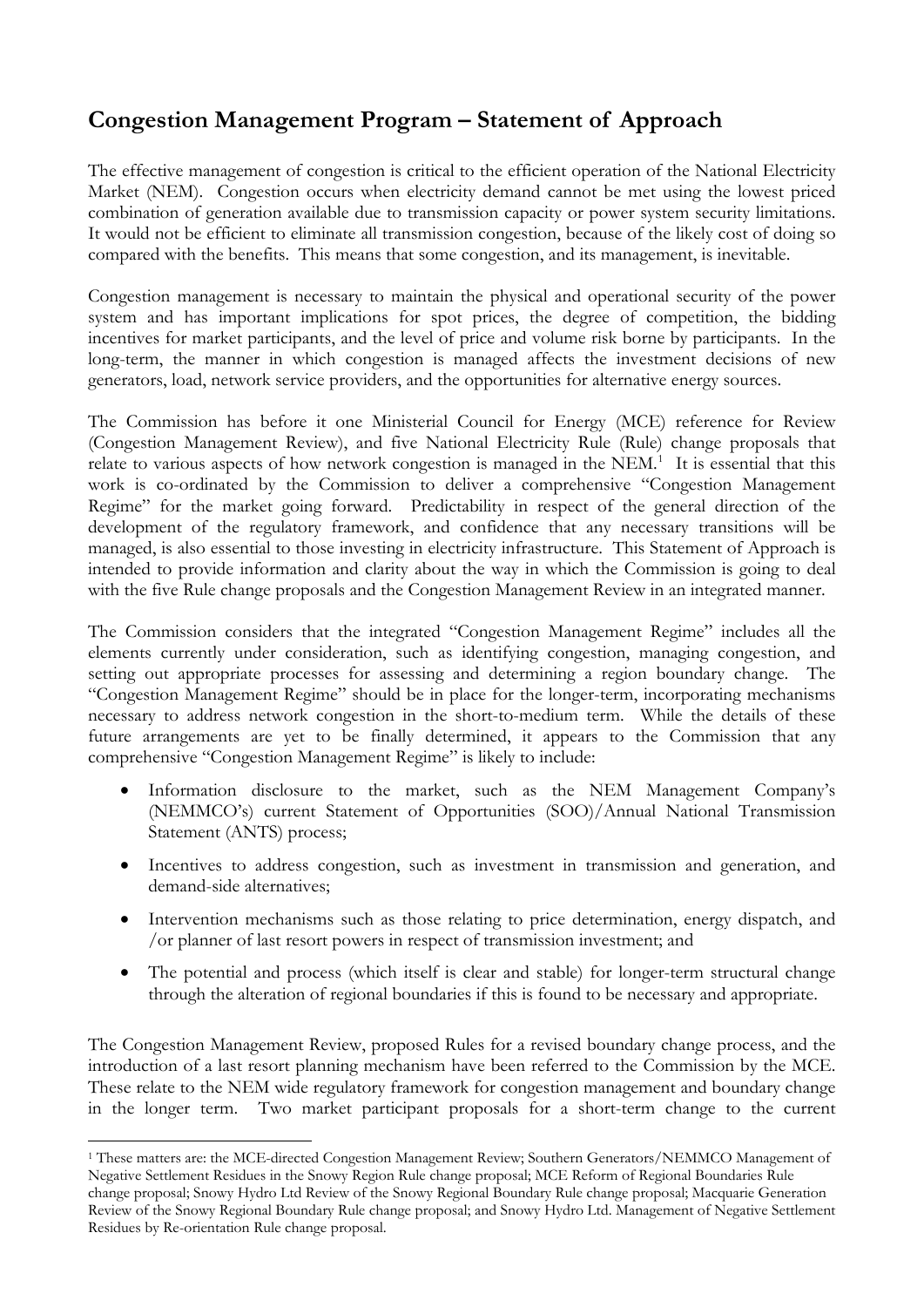mechanisms for managing negative settlement residues at Snowy, and two other market participant proposals to change the Snowy region boundary as a long-term means of addressing existing material congestion in that area, have been submitted to the Commission.

These Rule change proposals, the Congestion Management Review issues paper, and stakeholder submissions on the matters, are available on the Commission's website (www.aemc.gov.au).

The Commission is bound by the NEM Objective when making decisions on these matters, requiring the promotion of efficient investment in, and use of electricity services for the long-term interests of consumers, with respect to price, quality of supply reliability, and system security. When considering congestion and region boundary related proposals, the Commission will have regard to a range of matters and in particular, the impact of the proposals on: dispatch efficiency; facilitation of trading in the NEM, including inter-regional trading; and the promotion of good regulatory practice, including sound regulatory principles regarding the design of the NEM and the National Electricity Rules.

The Commission considers that the issues of congestion management and boundary location in the Snowy region are of more immediate significance than those that currently may arise elsewhere in the NEM, principally because the region sits between the two largest regions in the NEM (measured by MW and MWhs) and because of the particular circumstance that a network loop traverses two region boundaries. The Commission notes that there are "legacy" issues associated with congestion management in and around the Snowy regional boundary that give these matters a priority in the consideration of congestion management and boundary issues in the NEM as a whole. The Commission notes that this view was widely reflected in the submissions received in response to the Congestion Management Review issues paper, the first round consultation for the Rule proposal on managing negative settlement residues in the Snowy region, and the first round consultation on the two Snowy region boundary Rule change proposals.

The current Snowy trial of Constraint Support Pricing/Constraint Support Contracts (CSP/CSC) arrangements is providing an opportunity to assess one option for congestion management, which is not currently part of the permanent design framework of the NEM.

Two of the current Rule change proposals (Southern Generators', transferred to the Commission from the National Electricity Code Administrator on 1 July 2005, and Snowy Hydro's received on 24 May 2006) propose to modify the trial addressing the issue of negative settlement residues in the Snowy region, which would eliminate the need for NEMMCO to restrict flows from Victoria into the Snowy region in order to manage those residues. These two proposals to modify the Snowy trial are each being considered on their merits. The Commission has issued a draft Rule determination proposing to make the Rule change submitted by the Southern Generators and has also commenced consultation on the Snowy Hydro Re-orientation proposal. The Commission proposes to issue a draft Rule determination in relation to the Snowy Hydro Re-orientation proposal in conjunction with issuing a final Rule determination in respect of the Southern Generators' proposal. This will enable the analysis as to the relative merits of the two proposals to be clearly understood. The Commission also notes that the two proposals advocate a different approach to resolve the same problem of NEMMCO's intervention in the Snowy region.

 The Snowy trial is currently due to expire on 31 July 2007. If the Commission decides to make the Rules proposed by the Southern Generators or Snowy Hydro (Re-orientation), the Commission would expect that the new arrangements affecting the trial could be implemented by NEMMCO by the start of the coming summer (2006-07), and would expire with the expiry of the trial. That is, the proposals by the Southern Generators and Snowy Hydro (Re-orientation) are short-term in nature.

The Commission anticipates that if it decides to make any of the Rules proposed for a change to the Snowy boundary, implementation may not be practicable before 31 July 2007. That is, the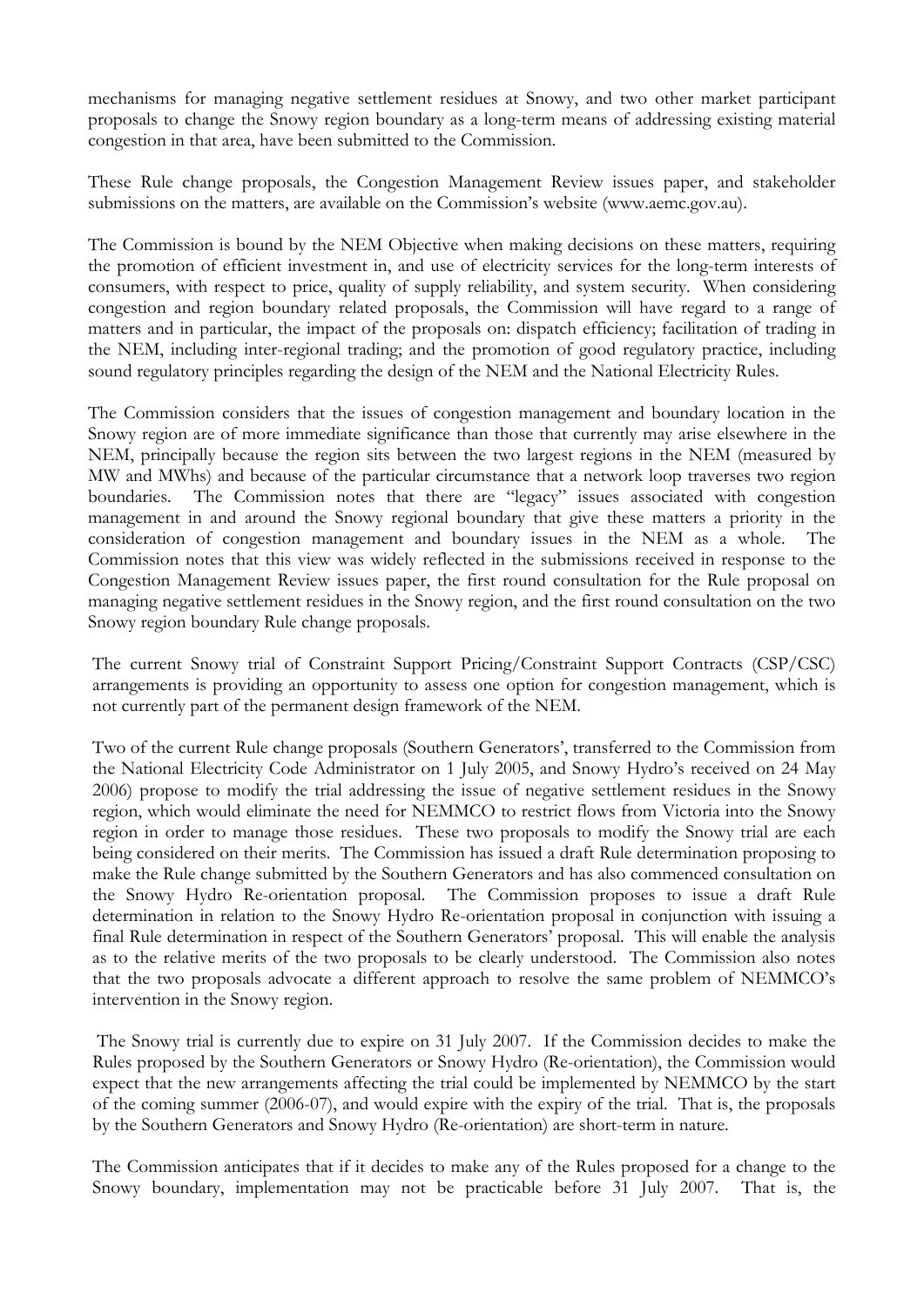Commission's decisions on the relevant proposals for changes to the Snowy Boundary are mediumterm in nature.

The Congestion Management Review and MCE Rule proposals go to the enduring design of the NEM across all regions. The Commission is currently of the view that any Rules it makes for the short- and medium-term management of congestion and boundary change in the Snowy region should be consistent with the long-term NEM wide framework. Consequently, the Commission intends to coordinate its decision making in respect of all of these related matters.

The Commission considers that by adopting this Statement of Approach, the key elements of "Congestion Management Regime" will be announced in draft form by the end of 2006, including the following package of draft Rule determinations and decisions:

- Draft Rule determinations with respect to resolving the Snowy region boundary;
- Draft Rule determination on the future process for boundary changes in the NEM; and
- Draft Report of the Congestion Management Review.

By the end of March 2007, the Commission will release its final Rule determinations on the Snowy region boundary proposals, the future boundary change process, and will submit its final report on the Congestion Management Review to the MCE. It is noted that the final decisions will also have been made on related matters such as Rules for transmission revenue and price regulation, Regulatory Test principles, and a last resort planning mechanism.

By the end of March 2007, the Commission will also clarify transitional arrangements that would be necessary as a consequence of any staged implementation of components of the "Congestion Management Regime" to avoid participant dislocation and disruption to the market. If a decision were to be made to change the Snowy region boundary and implementation of the change was not possible by 31 July 2007 (the expiry of the Snowy trial), the co-ordinated transition process may consider the extension of the Snowy trial (as amended) if necessary, as one possible transition option.

The diagram below shows the Commission's intended approach to its congestion management program.

The Commission considers that it is important for stakeholders to be well informed about the process the Commission will adopt in finalising these inter-related proposals. This Statement of Approach reflects the Commission's commitment to: adopt an open process; be clear about its analytical approach; manage related matters in a co-ordinated and integrated manner; and provide interested stakeholders with the earliest opportunities to understand and respond to issues.

Australian Energy Market Commission 6 June 2006